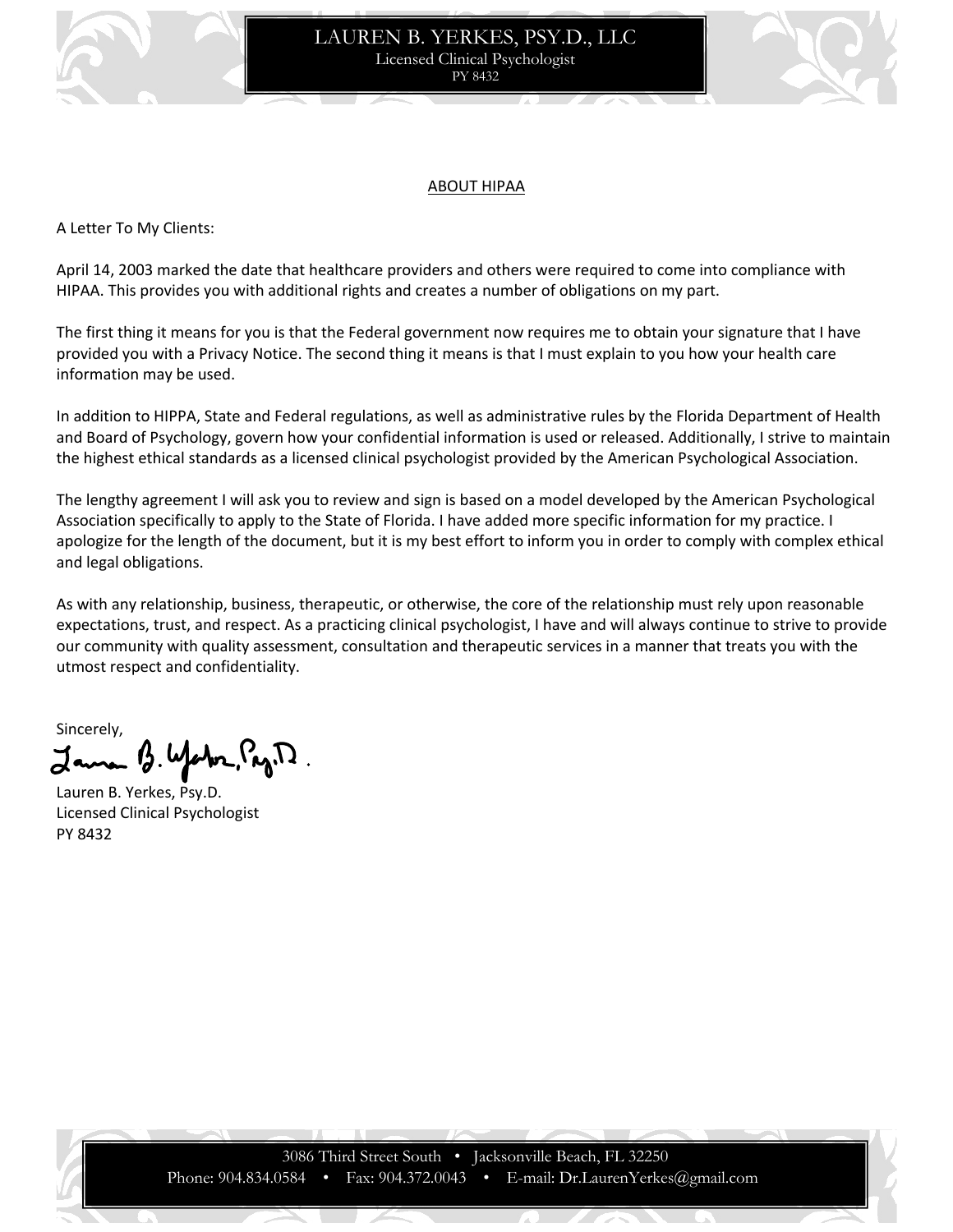



THIS NOTICE PERTAINS TO THE INDEPENDENT PRACTICE OF LAUREN B. YERKES, PSY.D., LLC.

THIS NOTICE DESCRIBES HOW PSYCHOLOGICAL AND MEDICAL INFORMATION ABOUT YOU MAY BE USED AND DISCLOSED AND HOW YOU CAN GET ACCESS TO THIS INFORMATION. PLEASE REVIEW IT CAREFULLY.

THIS NOTICE AND ALL OF THESE RIGHTS MAY NOT APPLY TO YOU IN SOME CIRCUMSTANCES WHICH ARE NOT COVERED BY FEDERAL HIPAA REGULATIONS. YOU MAY BE PROTECTED UNDER OTHER FEDERAL AND STATE LAWS.

## I. Uses and Disclosures for Treatment, Payment, and Health Care Operations

We may use or disclose your protected health information (PHI), for treatment, payment, and health care operations purposes with your consent. To help clarify these terms, here are some definitions:

- "PHI" refers to information in your health record that could identify you.
	- "Treatment, Payment and Health Care Operations"
		- o Treatment is when we provide, coordinate or manage your health care and other services related to your health care. An example of treatment would be when we consult with another health care provider, such as your family physician or another psychologist.
		- o Payment is when we obtain reimbursement for your healthcare. Examples of payment are when we disclose your PHI to your health insurer to obtain reimbursement for your health care or to determine eligibility or coverage.
		- o Health Care Operations are activities that relate to the performance and operation of our practice. Examples of health care operations are quality assessment and improvement activities, business-related matters such as audits and administrative services, and case management and care coordination.
- "Use" applies only to activities within our [office, clinic, practice group, etc.] such as sharing, employing, applying, utilizing, examining, and analyzing information that identifies you.
- "Disclosure" applies to activities outside of our [office, clinic, practice group, etc.], such as releasing, transferring, or providing access to information about you to other parties.

## II. Uses and Disclosures Requiring Authorization

- We may use or disclose PHI for purposes outside of treatment, payment, and health care operations when your appropriate authorization is obtained. An "authorization" is written permission above and beyond the general consent that permits only specific disclosures. In those instances when I am asked for information for purposes outside of treatment, payment and health care operations, I will obtain an authorization from you before releasing this information.
- We would also need to obtain an authorization before releasing your "psychotherapy notes". "Psychotherapy notes" have a very limited definition under HIPAA rules, and would be notes made about analyses of conversations during a private, group, joint, or family counseling session, which would be kept separate from the rest of your medical record. It is our office practice not to keep "psychotherapy notes" under this definition. Your diagnosis and relevant treatment information, symptoms complaints and information about progress are maintained in "Progress Notes" which document your care.

You may revoke all such authorizations (of PHI or psychotherapy notes) at any time, provided each revocation is in writing. You may not revoke an authorization to the extent that (1) we have relied on that authorization; or (2) if the authorization was obtained as a condition of obtaining insurance coverage, and the law provides the insurer the right to contest the claim under the policy.

> 3086 Third Street South • Jacksonville Beach, FL 32250 Phone: 904.834.0584 • Fax: 904.372.0043 • E-mail: Dr.LaurenYerkes@gmail.com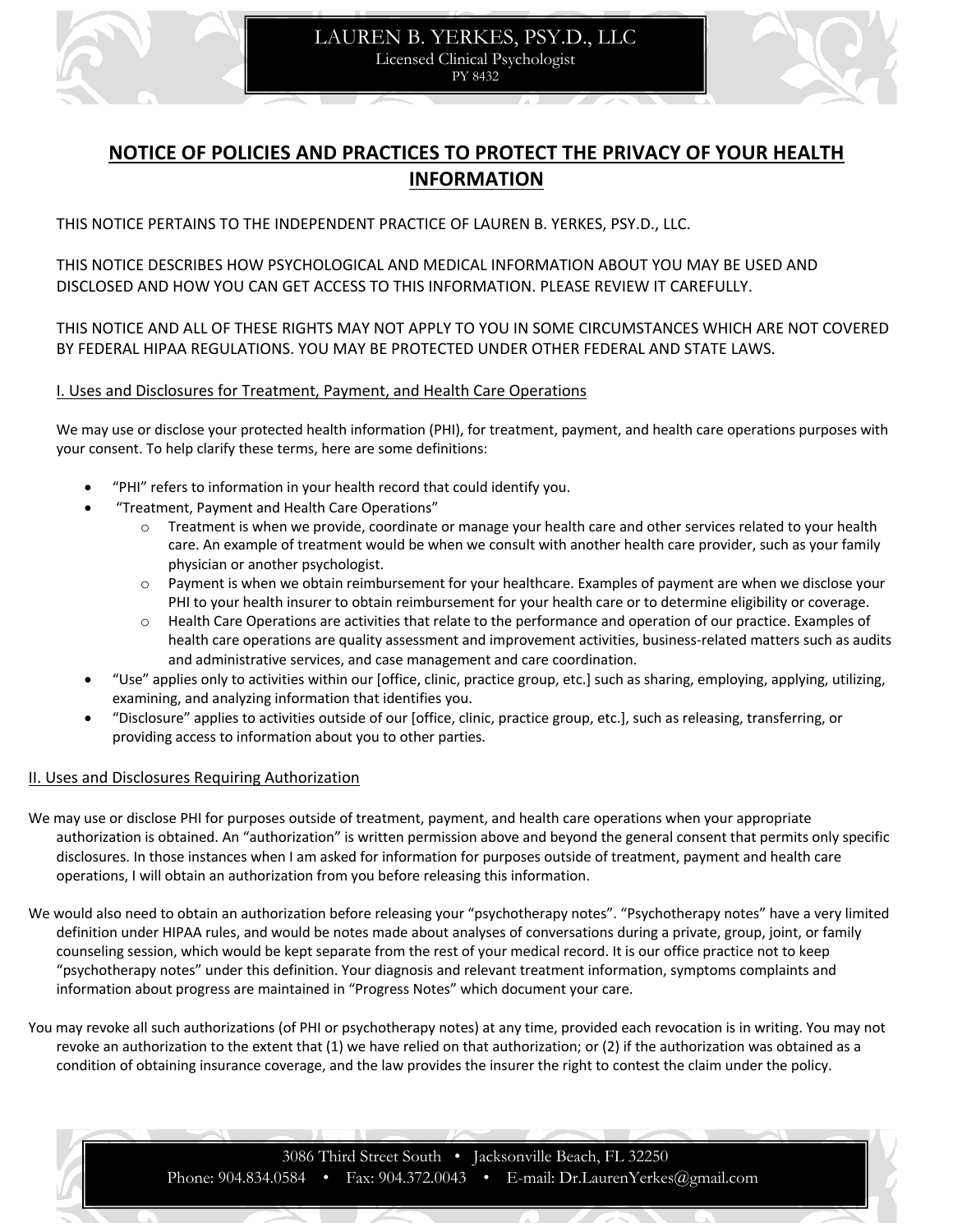

## III. Uses and Disclosures with Neither Consent nor Authorization

We may use or disclose PHI without your consent or authorization in the following circumstances:

- Child Abuse: If we know, or have reasonable cause to suspect, that a child is abused, abandoned, or neglected by a parent, legal custodian, caregiver or other person responsible for the child's welfare, the law requires that we report such knowledge or suspicion to the Florida Department of Child and Family Services.
- Adult and Domestic Abuse: If we know, or have reasonable cause to suspect, that a vulnerable adult (disabled or elderly) has been or is being abused, neglected, or exploited, we are required by law to immediately report such knowledge or suspicion to the Central Abuse Hotline.
- Health Oversight: If a complaint is filed against us with the Florida Department of Health on behalf of the Board of Psychology, the Department has the authority to subpoena confidential mental health information from us relevant to that complaint.
- Government: We may disclose the PHI information of military personnel and veterans to government benefit programs relating to eligibility and enrollment.
- Impaired Professionals: We may disclose information pertaining to the safety to practice to the Florida Department of Health for health care professionals if we have reasonable reason to believe public safety is endangered or where there would be a statutory duty to report.
	- Judicial or Administrative Proceedings: If you are involved in a court proceeding and a request is made for information about your diagnosis or treatment and the records thereof, such information is privileged under state law, and we will not release information without the written authorization of you or your legal representative, or a subpoena of which you have been properly notified and you have failed to inform us that you are opposing the subpoena or a court order. The privilege does not apply when you are being evaluated for a third party or where the evaluation is court ordered. You will be informed in advance if this is the case.
	- o Serious Threat to Health or Safety: When you present a clear and immediate probability of physical harm to yourself, to other individuals, or to society, we may communicate relevant information concerning this to the potential victim, appropriate family member, or law enforcement or other appropriate authorities.
	- o Worker's Compensation: If you file a worker's compensation claim, we must, upon request of your employer, the insurance carrier, an authorized qualified rehabilitation provider, or the attorney for the employer or insurance carrier, furnish your relevant records to those persons
- Litigation: If you have a pending personal injury claims such as auto accident, malpractice claim or other situations in which you are eligible to collect damages, your entire records may be subject to disclosure by subpoena or court order and are subject to full disclosure to the payor of any claims we file for services on your behalf. You may object, in writing, to a subpoena for such records. In the case of an Independent Medical Examination which is being conducted on behalf of a third party, any information is subject to disclosure to that third party. However, you may have additional rights under State law.
- Forensic Evaluation at the request of your attorney: In most circumstances, such evaluations if arranged for and paid through your attorney's office retain a special status of attorney-client privilege until such information is disclosed by your attorney or used for legal purposes. Such evaluations are not protected by rights established under HIPAA.
- Law Enforcement: We may disclose health information for law enforcement purposes and special governmental functions only as required by Federal, State or Local law.

3086 Third Street South • Jacksonville Beach, FL 32250 Phone: 904.834.0584 • Fax: 904.372.0043 • E-mail: Dr.LaurenYerkes@gmail.com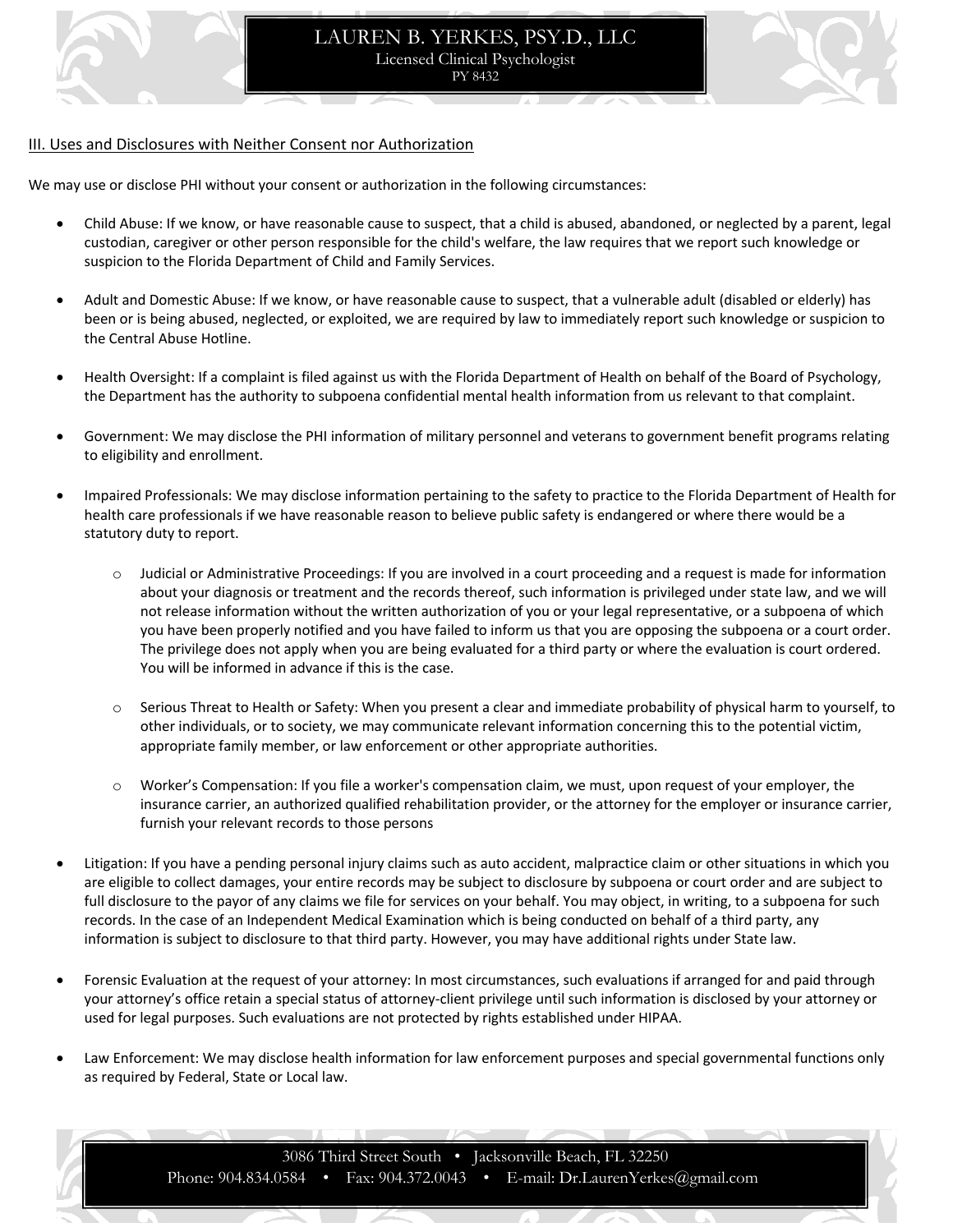- Business Associates: We have Business Associates with whom we may share your Protected Health Information. For example, we may share necessary information with Business Associates. Examples include Business Associates who provide coverage while we are out of town, answering services as necessary, shared clerical functions with Business Associates with whom we may share offices with, collection agencies or collection attorneys, or technicians who may need to service equipment where necessary information is stored. We enter into agreements with such associates such that they are also obligated to respect the privacy of your Protected Health Information.
- Communication with Family: If a family member or close friend calls for scheduling, payment, or changing appointments and in our best judgment we do not believe you would object, we may communicate minimal necessary information to facilitate scheduling, payments and appointments. With your signed consent, if family members, other relative, close personal friend, or any other person you identify as participating in your care, minimal necessary health information relevant to that person's involvement in your care or in payment for such care if you do not object or in an emergency. Unless you notify us otherwise, we may leave messages on your home phone if you utilize an answering machine regarding contacting our office regarding scheduling, or regarding personal or third party payment.
- Marketing: We may Contact you to provide you with appointment reminders, with information about treatment alternatives or with information about other health-related benefits or services that may be of interest to you.
- Health Research: We may use Personal Health Information to conduct or participate in research studies based upon our clinical and health records. In such cases any personal identifying information shall be removed. For example, we may collect outcome data on group treatment approaches or we may use data from your record to conduct a study of test patterns in head injury. Of course, we will not conduct any experimental research without a separate informed consent.
- Correctional Institution: If you are an inmate of a correctional institution, we may disclose to the institution or agents there of your PHI necessary for your health and the health and safety of other individuals.

## IV. Patient's Rights and Psychologist's Duties

## Patient's Rights:

- Right to Request Restrictions You have the right to request restrictions on certain uses and disclosures of protected health information about you. However, we are not required to agree to a restriction you request.
- Right to Receive Confidential Communications by Alternative Means and at Alternative Locations You have the right to request and receive confidential communications of PHI by alternative means and at alternative locations. (For example, you may not want a family member to know that you are seeing me. Upon your request, we will send your bills to another address.)
- Right to Inspect and Copy You have the right to inspect or obtain a copy (or both) of PHI in our mental health and billing records used to make decisions about you for as long as the PHI is maintained in the record. On your request, we will discuss with you the details of the request process.
- Right to Amend You have the right to request an amendment of PHI for as long as the PHI is maintained in the record. We may deny your request. On your request, we will discuss with you the details of the amendment process.
- Right to an Accounting You generally have the right to receive an accounting of disclosures of PHI regarding you. On your request, we will discuss with you the details of the accounting process.
- Right to a Paper Copy You have the right to obtain a paper copy of the notice from us upon request, even if you have agreed to receive the notice electronically.

3086 Third Street South • Jacksonville Beach, FL 32250 Phone: 904.834.0584 • Fax: 904.372.0043 • E-mail: Dr.LaurenYerkes@gmail.com